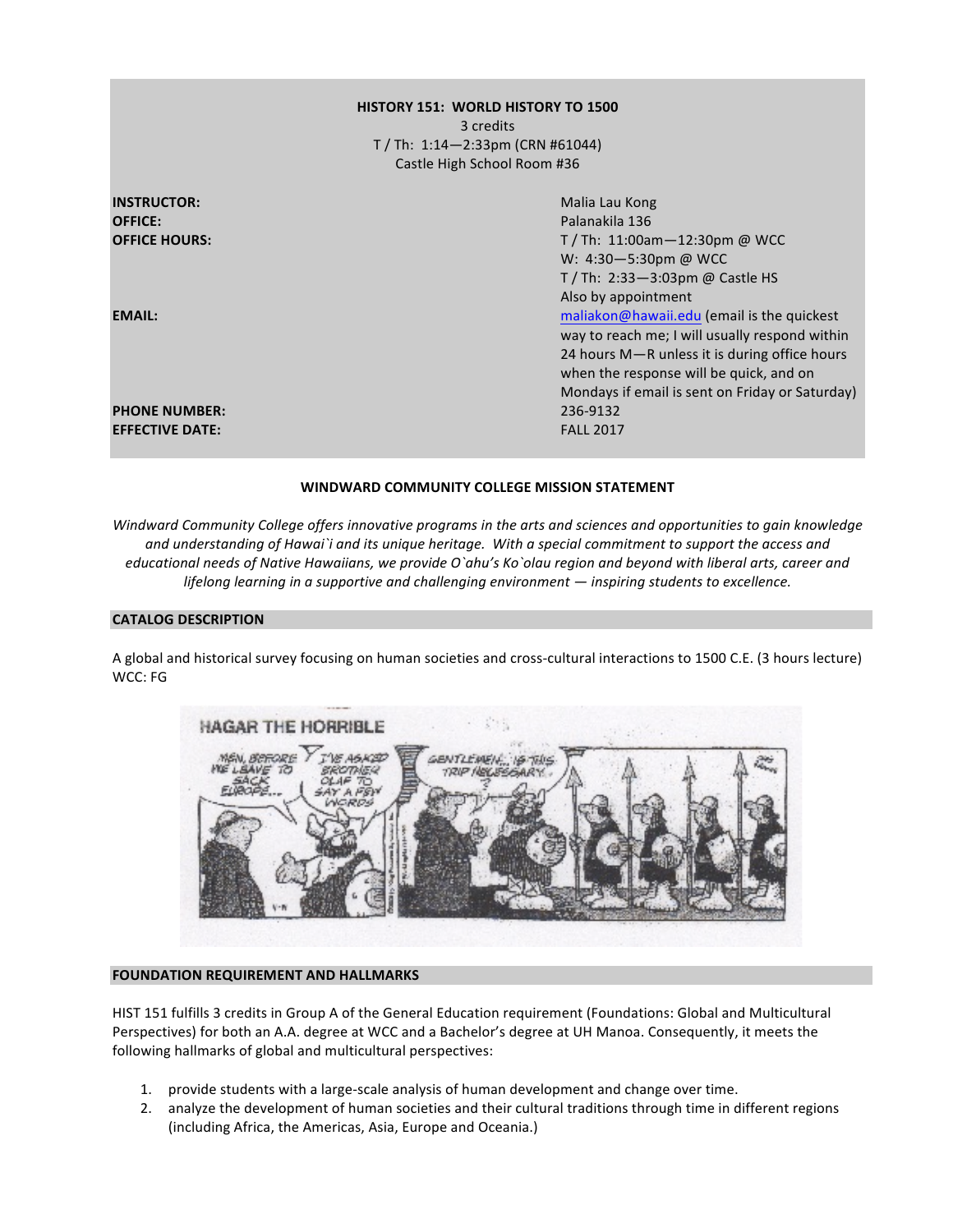- 3. offer a broad, integrated analysis of cultural, economic, political, scientific and/or social development that recognizes the diversity of human societies and their cultural traditions.
- 4. examine processes of cross-cultural interaction and exchange that have linked the world's peoples through time while recognizing diversity.
- 5. include at least one component on Hawaiian, Pacific, or Asian societies and their cultural traditions.
- 6. engage students in the study and analysis of writings, narratives, texts, artifacts, and/or practices that represent the perspectives of different societies and cultural traditions.

#### **STUDENT LEARNING OUTCOMES**

The student learning outcomes (SLOs) for the course are:

- 1. Identify important individuals, places, organizations and concepts in pre-modern world history.
- 2. Arrange, in chronological order, significant events in world history.
- 3. Describe and analyze global processes from prehistory to 1500 C.E. (e.g human migration, ecological forces, spread of world religions, creation of empires.)
- 4. Explain cause and effect relationships in history.
- 5. Compare and contrast historical experiences across cultures and time.
- 6. Relate historical events to contemporary issues and events.



#### **COURSE TASKS**

Welcome to the wonderful world of history—where we will make the past come to life as we explore the histories of the various peoples of the world in order to become better informed citizens and make our modern, global world more meaningful! As we look into the past, it may be helpful to view history as a movie—full of characters, with some playing significant roles and others playing supporting ones, drama, and significant events. Together, then, we will analyze this movie called history, highlighting the important individuals, concepts/ideas, places, societies, events, and all the drama that went along with this. As we explore the drama of the past, the class will focus on the **development of diverse cultures, similarities & differences** between these cultures, and the **connections** & conflicts that have arisen between these cultures.

The class will be centered around the following course tasks, that serve as both learning and assessment tools, for the purpose of measuring your learning and your ability to meet the course SLOs.

 $\checkmark$  Take 2 Exams. The purpose of these exams is to assess your critical thinking, reading comprehension, memorization, and writing skills regarding the material covered in class up to the moment of the exam. Exams will consist of a mixture of relevancy short written answer questions, true/false+rationale, multiple choice, &/or essay. Although these exams will make use of your **resourcefulness** and you will be allowed to utilize 14" x 6" notecard, double-sided, typed or printed on the exam, it is highly recommended that you do not wait until the night before the exam to start studying. One helpful way of remembering material is to both review what we covered in class & rewrite your notes from class after the class. *Exams are to be taken* when scheduled. Make-up exams will only be given in cases of SERIOUS illness (with a doctor's note) or valid emergency. If you are unable to take the scheduled exam, I expect you or a family member to *immediately*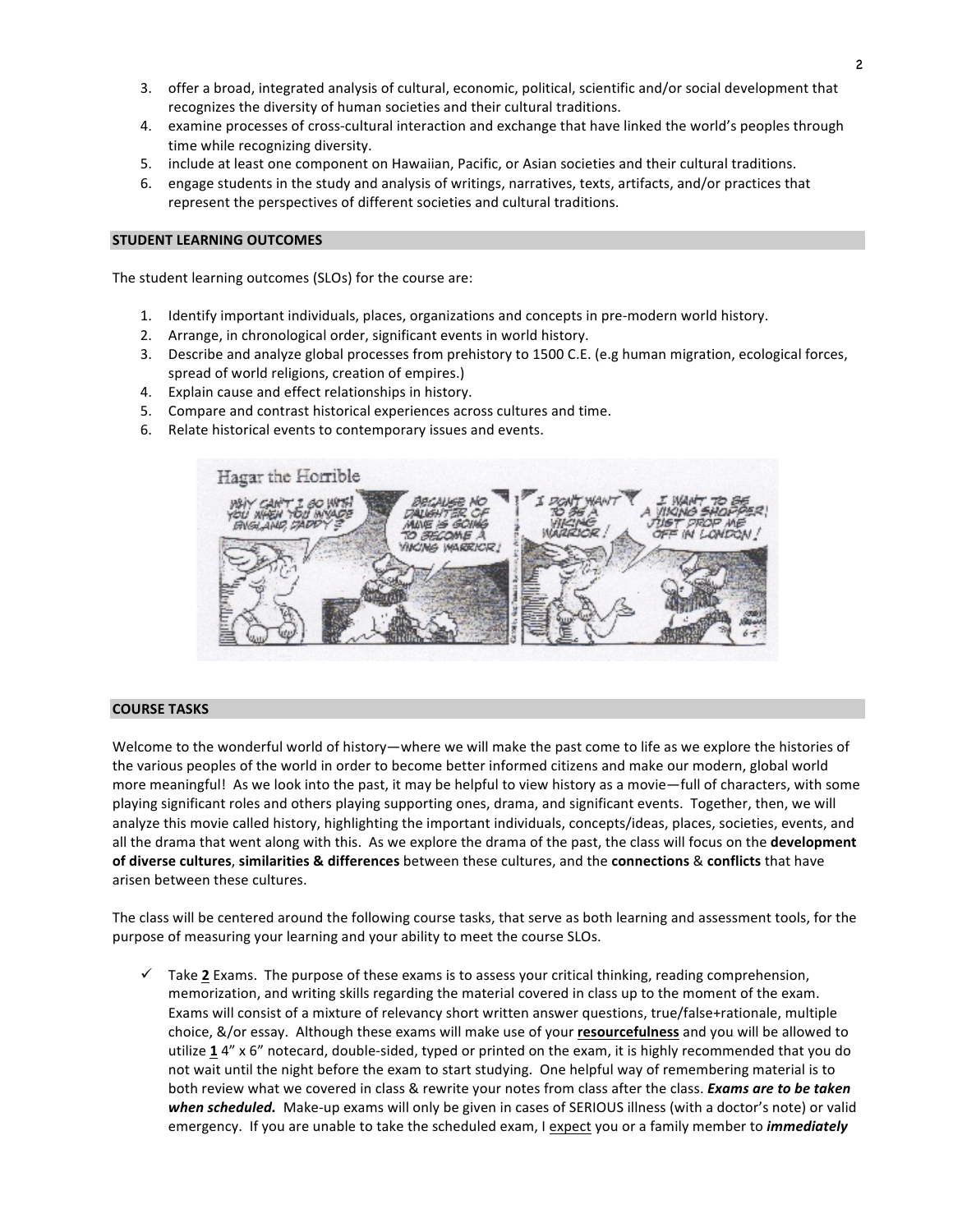contact me before or on the day of the scheduled exam. **No make-up exam will be scheduled without you** *contacting* me in a timely manner. However, in terms of the final exam (Exam #2), if you miss the final exam, you will NOT be able to reschedule the final exam, regardless of reason, and you will fail the class as *final grades need to be turned in ASAP.* Each exam is worth up to 100 points.

- ü Complete **16** Homework Worksheets (abbreviated HW in the Class Schedule) for homework. These 1-page worksheets have a varied number of questions that promote critical thinking and may include analyzing primary sources, comparing & contrasting historical experiences across cultures & time, &/or relating historical events to contemporary issues & events. These worksheets are due on specific days according to the class schedule and will be shared in class. Worksheets will be passed out a week before their due date so that we can go over what the worksheet entails. The worksheets give only a limited amount of space for your answers—this is so that your answers are concise, yet significant—but please feel free to use the backside of the paper if you want to write more. Everyone will complete their assignments differently—some will be more detailed than others. What I am concerned with when I grade your worksheets is whether or not it indicates that you read the assigned readings. Each worksheet is worth up to 3 points. Please note that if any 2 or more worksheets are completed exactly alike, a **zero** will result. There is a 48-hour "grace period" for turning this in late for a grade. After this grace period, late HWs will be accepted until the last day of instruction with a 20% point penalty.
- ü Complete the **Real World Assignment: Cover Letter & Resume for a Historical Warrior & Presentation**. This typed, grammatically & mechanically correct assignment is worth up to 35 points total (25 points for the Cover Letter & Resume + 5 points for the Presentation + 5 points for the Discussion) and will be due by or on Tuesday, 12/5 (you may turn this in by email but only as a Word Doc, Google Doc or PDF only). The guidelines for this assignment are attached to this syllabus starting on page 10. Be sure to read these guidelines for more information on this assignment.
	- $\circ$  For this assignment, you must pick a historical (or legendary BUT not fully divine—i.e., while you can pick individuals who considered themselves partly divine, you cannot pick gods or goddesses) individual (pre-1500 CE; however, if you choose an individual from Hawai'i, it can be pre-1819 CE) that was also a proven warrior. Pretending that you are this person, you are to **create a cover letter** and resume for this person if he/she were applying for a job. No more than one person per *historical warrior.* If you have a historical person in mind, you should sign up for that person ASAP **by contacting me as it will be first come, first choice.** If you are unsure of a historical person, please contact me. Be sure to check for a confirmation email from me regarding your choice. I will post a list of those chosen individuals in the Homepage of our Laulima site. Once the name of an individual is listed on the Homepage, you are no longer able to pick that person. Real World Assignments submitted after the due date will be assessed a 20% late penalty and will not be considered for the job.
	- $\circ$  The Real World Assignment is due on Tuesday, 12/5. Late submissions will NOT be considered for the job. However, there is a 48-hour "grace period" for turning this in late for a grade. After this grace period, late Real World Assignments will be accepted until the last day of instruction with a 20% point penalty.
	- $\circ$  You will present your chosen Historical Warrior to the class on Tuesday, 12/5. This presentation is worth up to 5 points total. At this class, you will also be participating in a KickA\*\* Industries Executives Hiring Discussion that is worth up to 5 points total. If you know that you are going to be absent for this class, let me know ASAP so that arrangements can be made prior to your absence and that you can make up the points for this part of the assignment. No make-ups for the Presentation and Discussion will be allowed regardless of reason unless you contacted me in a timely manner.
- $\checkmark$  Complete a variety of in-class activities. This includes focused free-writes, Video Exploration Assignments, role-playing activities and group assignments. These activities will rely heavily on you being prepared for class (i.e., having read the assigned readings). The purpose of these activities is to enable you to process, synthesize, and analyze the information that you read for homework (which then builds your critical thinking skills!). Sometimes I will collect your written work from class; sometimes I will not. When I collect your written work, sometimes I will give you written feedback, and at other times, I will just give you a checkmark indicating credit. Groups will typically consist of 3-4 members, and will be randomly assigned. Upon completion of group assignments, one member of the group will be expected to report back to the entire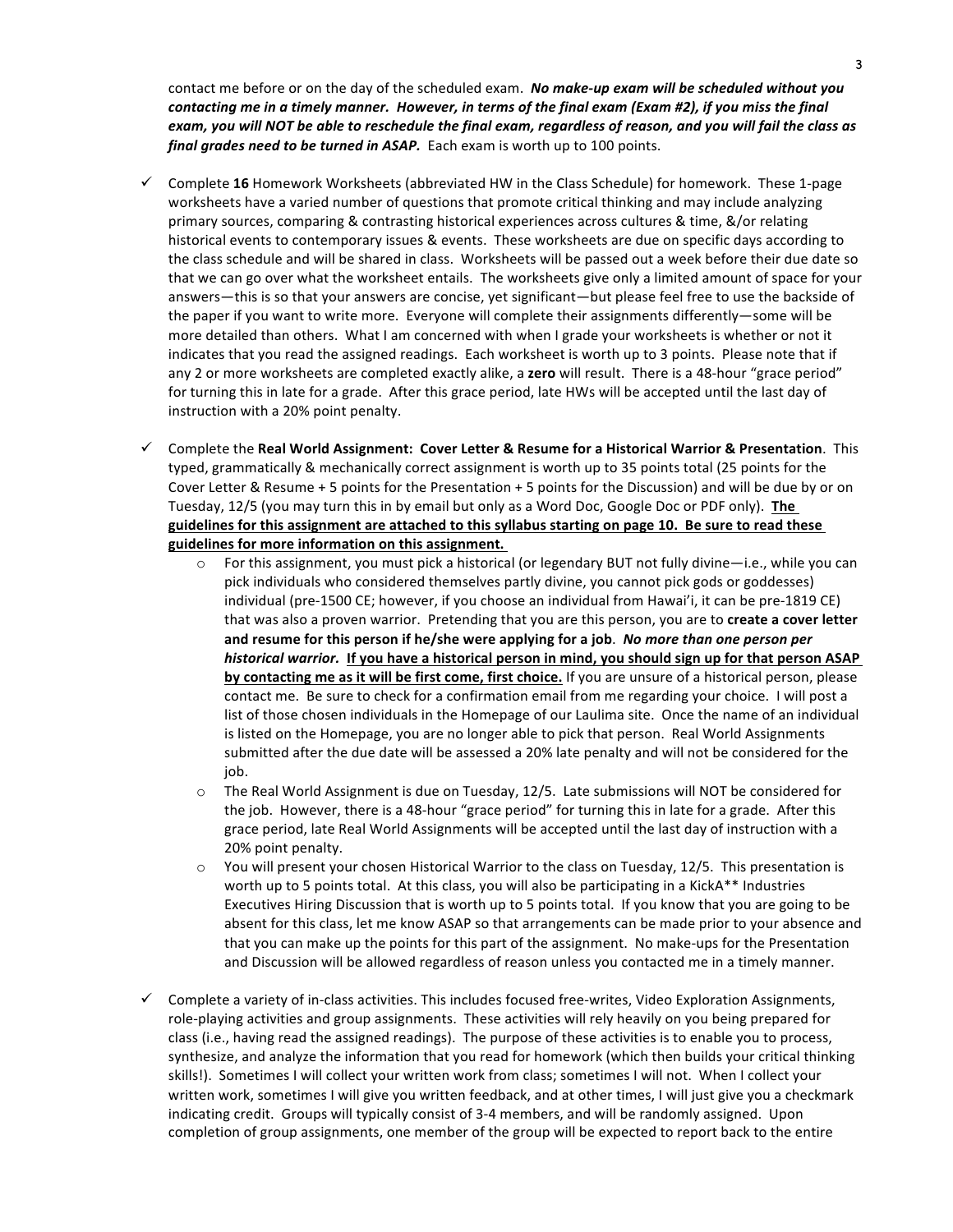class. Some classes will involve large class discussions where everyone will be expected to contribute to the discussion. Be prepared to answer questions if called upon. Activities will be graded with a "+" (good) or "-" (needs work). Some activities will be graded on a group basis, at other times, on an individual basis. Since all of these assignments require being present for class, you will NOT be able to make-up these assignments, regardless of reason, if class is missed. However, your first 4 absences will automatically be excused (meaning you do not lose any points for these days) & you will be able to makeup the points missed for these classes. On the other hand, any absences beyond these first 4 absences will NOT be excused, regardless of reason. Furthermore, for every 6 classes missed, your final grade is automatically lowered by 1 letter grade (unless you had extenuating circumstances such as a major illness or family emergency).

- $\checkmark$  Participate in class by being physically, as well as mentally, present and respectful of others. This includes turning off your cell phone, not talking story with friends, not listening to music, and coming to class on time. This also includes not monopolizing class discussion with your own point-of-view and not being respectful of what your classmates have to say. Negative comments will **NOT** be tolerated. Furthermore, any inappropriate behavior, including trying to be the class-clown, will result in immediate expulsion from the class. Hence, please be respectful of your classmates, thus fostering a positive learning environment!
- $\checkmark$  Always be respectful of one another. This includes turning off your cell phone, not talking story with your friends, and not monopolizing class discussion with your own POV. Furthermore, one of WCC's core values is *Ho'ihi* (Respect). This includes cultural awareness & aloha, student voice, 'ohana-style inclusiveness, and LGBTI Safe Zones. Hence, if you conduct yourself in a way that disparages others, then you are in direct violation of the Student Code of Conduct and you will be dealt with appropriately (which could mean removal from class).

#### **ASSESSMENT TASKS AND GRADING**

| *2 Exams                                                   | x 100 points each | and the set | 200 points | (62.5% of final grade)            |
|------------------------------------------------------------|-------------------|-------------|------------|-----------------------------------|
| *Real World Assignment: Cover Letter & Resume              |                   | $=$         | 35 points  | (11% of final grade)              |
| *16 Homework Worksheets                                    | x 3 points each   | $=$         | 48 points  | (15% of final grade)              |
| *In-Class Activities (incl. in-class work, Respect, Part.) |                   | $=$         | 37 points  | $(11.5\% \text{ of final grade})$ |
|                                                            |                   |             |            |                                   |

| =   | 200 points          | (62.5% of final grade)            |
|-----|---------------------|-----------------------------------|
| =   | 35 points           | (11% of final grade)              |
| $=$ | 48 points           | (15% of final grade)              |
| $=$ | 37 points           | $(11.5\% \text{ of final grade})$ |
| =   | 320 points possible |                                   |

#### *\*Everyone starts the class with an "A" (320 points)! What you do with your "A" is now up to you!*

| To keep your | You can't lose more than | <b>Which means</b>       |
|--------------|--------------------------|--------------------------|
|              | 32 points                | $A = 288$ points & above |
|              | 64 points                | $B = 256$ points & above |
|              | 96 points                | $C = 224$ points & above |
|              | 128 points               | $D = 192$ points & above |

\*You may keep track of your grade in our class's Laulima site under the Gradebook option.

\*(Hopefully, this will not happen, but if it turns out that more than 128 points is lost, an "F" for the class will result.)

\*The "N" grade is only given in circumstances in which the student has worked conscientiously, attended regularly, finished all work, fulfilled course responsibilities, and has made measurable progress. However, either the student has not achieved the minimal student learning outcomes and is not prepared to succeed at the next level, or the student has made consistent progress in class but is unable to complete the class due to extenuating circumstances, such as major health, personal, or family emergencies. The "N" grade is **NOT** given in circumstances in which you have NOT made consistent progress in the class &/or attended class regularly.

#### **REQUIRED LEARNING RESOURCES**

TEXT TO BORROW FROM INSTRUCTOR WITH SIGNED AGREEMENT TO RETURN TEXT AT END OF SEMESTER: Edward H. Judge & John W. Langdon, Connections: A World History, Volume 1.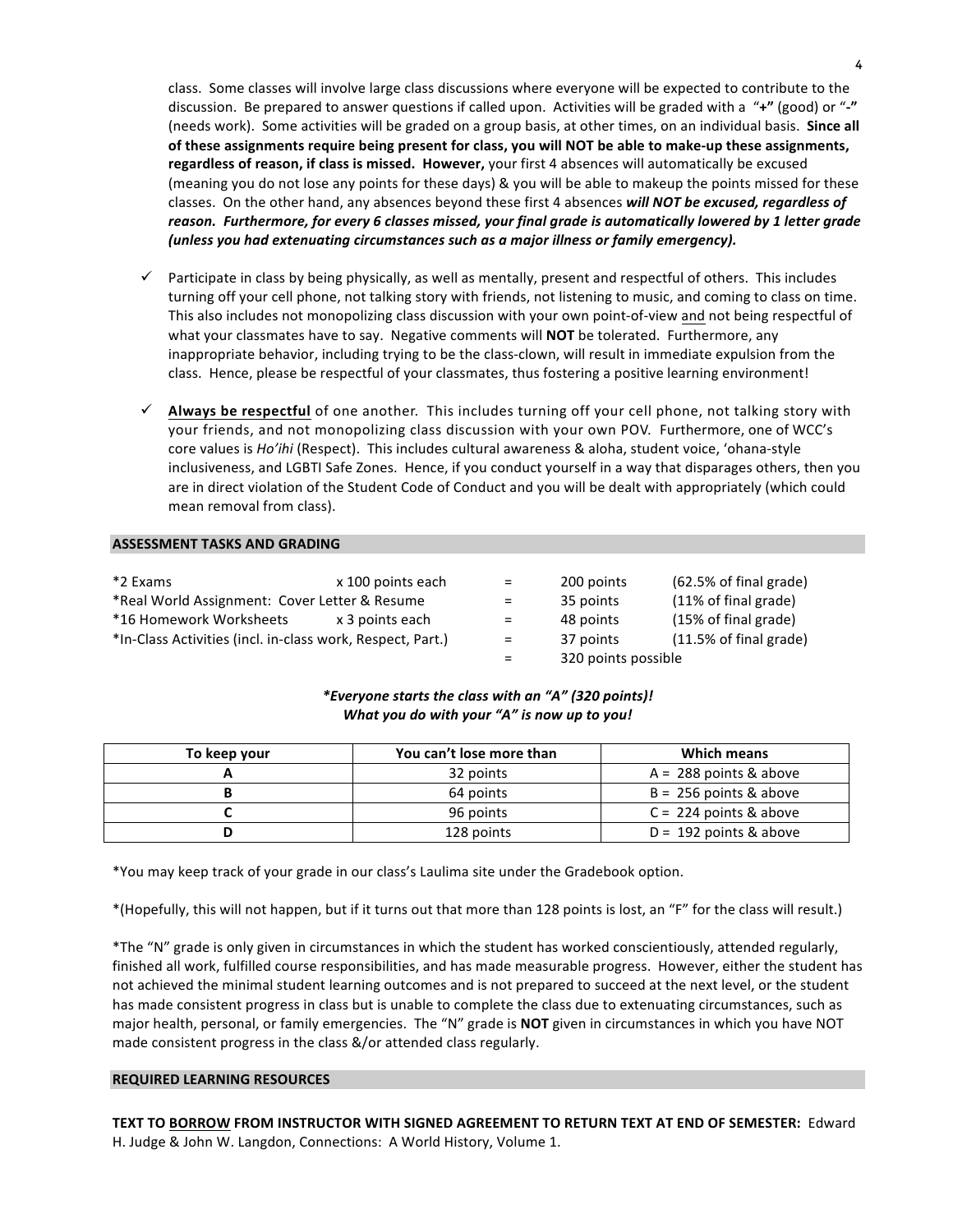#### **METHOD OF INSTRUCTION**

- **❖** This course was constructed using the *backward-design method.* The fundamental principle of backward design is finding out what the instructor wants the student to know, and *then* constructing the course around what it is that the student should know. From this point onward, the course becomes *assignment-centered* in which the focus of the course will be on you, the student, learning what you need to learn in order to do well on assignments & exams. You will learn this through a variety of methods, including textbook & primary source readings, free-writes, small-group assignments, large group discussions, video presentations, and mini-lectures.
- **→** This course also relies on the *writing-across-the-curriculum* pedagogy. In this pedagogy, you will use writing to help you critically think about history. By doing so, you will be gaining critical thinking skills that you can apply to all aspects of your life.
- \* As the student, ask yourself if this is the right method of instruction for you. If you like learning by *doing*, then this class is for you (i.e., you are an **active learner**)! If you prefer a more *passive* learning style (i.e., you like lecture-oriented classes that just require you to take notes), then this class is not for you.
- $\cdot$  Classes will be devoted to student-active teaching methods. One of the least effective ways of teaching is the lecture since studies have shown that after just 10 minutes of a lecture, students become increasingly bored, confused, and restless. Thus, lectures will be kept to a minimum, and the class will continually switch between group assignments and individual exercises.
- $\cdot \cdot$  The course will expect that you are able to independently read and comprehend the "facts" on your own. Again, class will never be a review of the "facts" that are learned by reading the textbook. Instead, class will be devoted to exercises that engage the brain at a higher cognitive level (i.e., application, analysis, evaluation, etc.). In other words, the "facts" that you learned on your own will then be analyzed through the questions of why, how, and what's the significance?
- **→** The course will be guided by the principle that it is better to cover the material in a **mile-deep** manner than a *mile-wide* one. In other words, rather than "covering" the material, we will *uncover* it! Although the class may utilize PowerPoints at times to uncover the material (i.e., understand the material), in-class activities will intersect through the PowerPoints in order to make the class learner-centered.

#### **RECOMMENDATIONS THAT WILL HELP YOU IN THIS CLASS**

- 1. This class requires a lot of reading, writing, and thinking! Some days you will have A LOT of reading for homework so please plan accordingly. Furthermore, since we will move at an extremely fast pace, it is crucial for you to keep up with readings and homework assignments.
- 2. Ask questions if you don't understand and definitely let me know if you are having any problems in the class.
- 3. Faithfully attend class.
- 4. Always take notes! This includes anything that is written on the board, viewed on the overhead projector, and gleaned from videos.
- 5. Bring both your textbook to every class. We will typically refer back to both your textbook and course reader during class. Also, these books will help you complete in-class assignments.

#### **\*This class is designed to be accessible to ALL students. Thus, please take note of the following statement:**

#### **DISABILITIES ACCOMMODATION STATEMENT**

*If* you have a physical, sensory, health, cognitive, or mental health disability that could limit your ability to fully participate in this class, you are encouraged to contact the Disability Specialist Counselor to discuss reasonable accommodations that will help you succeed in this class. Ann Lemke can be reached at 235-7448, lemke@hawaii.edu, or you may stop by Hale 'Akoakoa 213 for more information.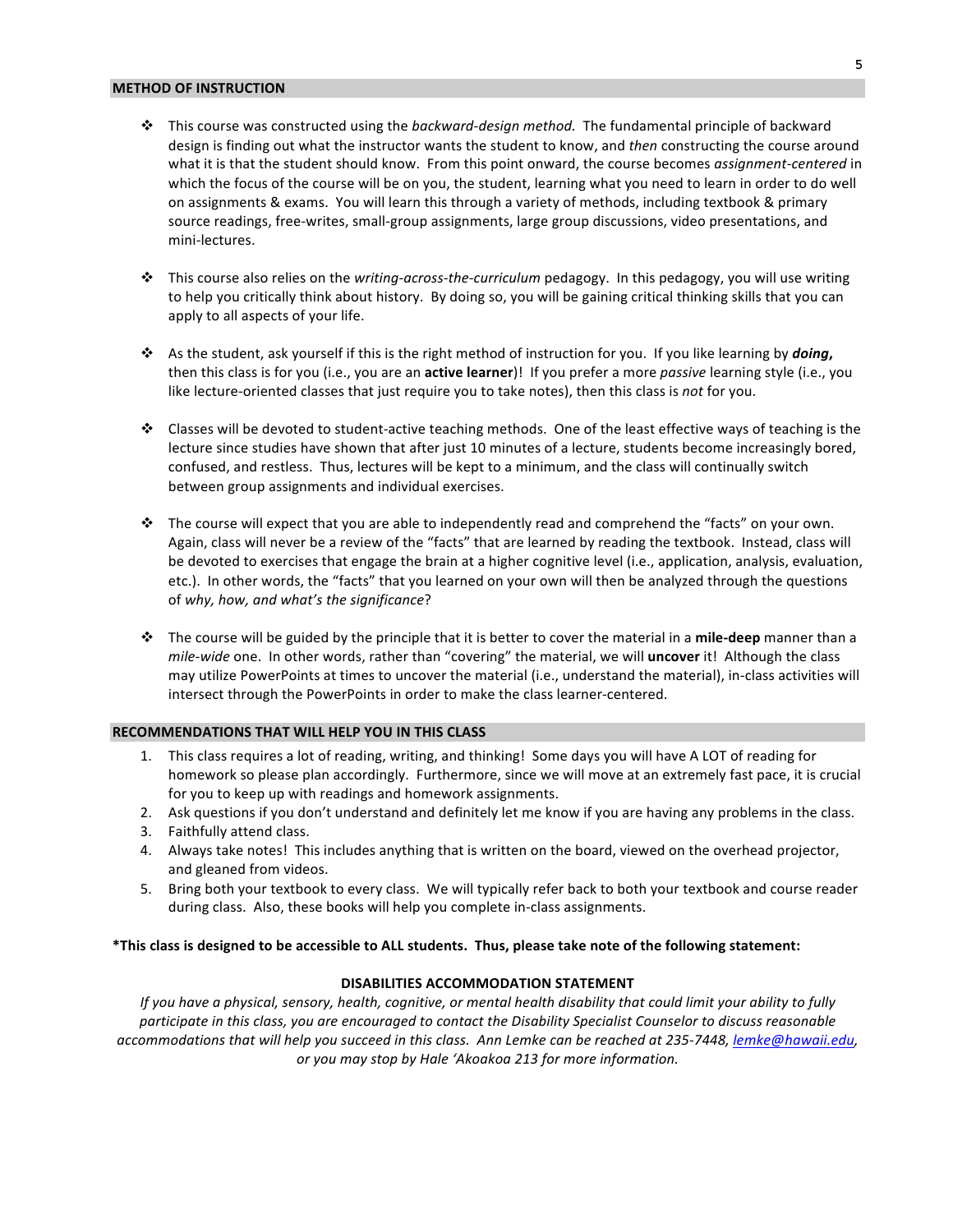

### **CLASS SCHEDULE\***

*\*Note: Class schedule is subject to change. All changes will be announced in class.*

| <b>DATE</b> | <b>ASSIGNMENTS</b> | <b>REQUIRED PREPATORY TEXTBOOK</b>   | <b>CORRESPONDING</b>       |
|-------------|--------------------|--------------------------------------|----------------------------|
|             | DUE ON THIS DAY    | (TXT) READINGS FOR THIS DAY          | <b>CLASSROOM</b>           |
|             |                    | *Other Supplemental Readings to read | <b>TOPICS &amp; EVENTS</b> |
|             |                    | for homework will be handed out as   | <b>FOR THIS DAY</b>        |
|             |                    | needed                               |                            |

| Week 1: T 8/22 |                  | Welcome to          |
|----------------|------------------|---------------------|
|                |                  | History 151!        |
|                |                  | Introduction to the |
|                |                  | course & getting    |
|                |                  | to know one         |
|                |                  | another, Part I     |
| Th 8/24        | $DUE-HW #1:$     | Welcome to          |
|                | <b>Fake News</b> | History 151!        |
|                |                  | Introduction to the |
|                |                  | course & getting    |
|                |                  | to know one         |
|                |                  | another, Part II    |

| Week 2: T 8/29 |                        | TXT: Chapter 1, all pages | Lesson $#1$ :          |
|----------------|------------------------|---------------------------|------------------------|
|                |                        |                           | Defining               |
|                |                        |                           | Civilization /         |
|                |                        |                           | <b>Complex Society</b> |
| Th 8/31        | DUE-HW#2: The          | TXT: Chapter 2, all pages | Lesson $#2$ :          |
|                | Advice of an           |                           | <b>Building</b>        |
|                | <b>Akkadian Father</b> |                           | Civilization in        |
|                | to His Son, c. 2200    |                           | Ancient                |
|                | <b>BCE (Primary</b>    |                           | Mesopotamia-           |
|                | Source)                |                           | The Garden of          |
|                |                        |                           | Eden                   |

| Week 3: T 9/5 | DUE-HW #3: The           | Lesson #3:      |
|---------------|--------------------------|-----------------|
|               | <b>Assyrian Military</b> | Civilization &  |
|               | <b>Machine (Primary</b>  | Imperialism in  |
|               | Source)                  | Ancient         |
|               |                          | Mesopotamia     |
| Th 9/7        |                          | Lesson #4:      |
|               |                          | <b>Building</b> |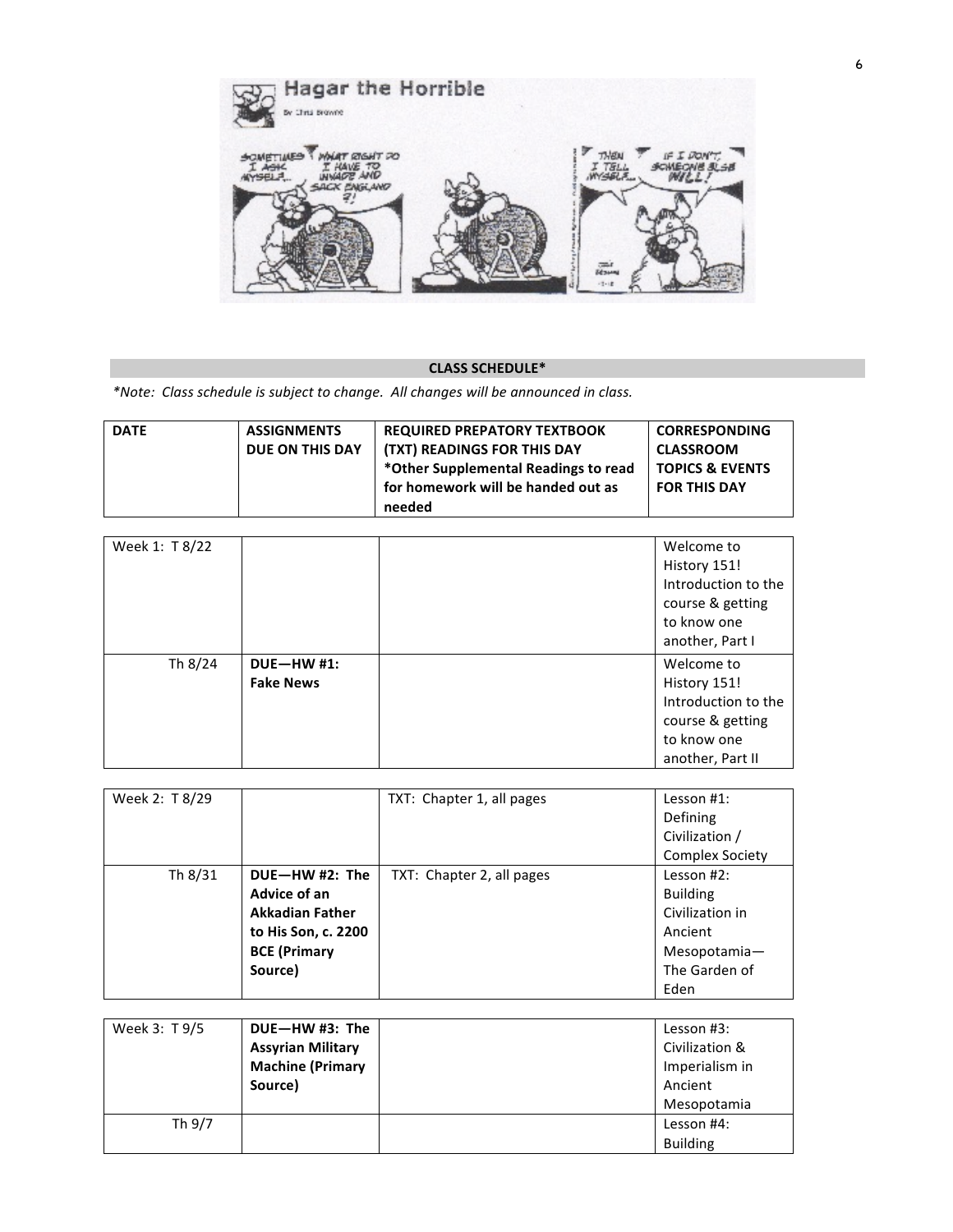|                |                             |                           | Civilization in           |
|----------------|-----------------------------|---------------------------|---------------------------|
|                |                             |                           | <b>Ancient Egypt:</b>     |
|                |                             |                           | The Gift of the Nile      |
|                |                             |                           |                           |
|                | DUE-HW #4: The              |                           |                           |
| Week 4: T9/12  |                             | TXT: Chapter 3, all pages | Lesson #5: Ruling         |
|                | <b>Bhagavad Gita</b>        |                           | Over Civilization in      |
|                | (Primary Source)            |                           | <b>Ancient India:</b>     |
|                |                             |                           | <b>Establishing Order</b> |
|                |                             |                           | & Escaping the            |
|                |                             |                           | Wheel of Life, Part       |
|                |                             |                           |                           |
| Th 9/14        |                             |                           | Lesson #5: Ruling         |
|                |                             |                           | Over Civilization in      |
|                |                             |                           | <b>Ancient India:</b>     |
|                |                             |                           | <b>Establishing Order</b> |
|                |                             |                           | & Escaping the            |
|                |                             |                           | Wheel of Life, Part       |
|                |                             |                           | $\mathbf{II}$             |
|                |                             |                           |                           |
| Week 5: T 9/19 | DUE-HW #5: Sun              | TXT: Chapter 4, all pages | Lesson #6: Ruling         |
|                | Tzu's The Art of            |                           | Over Civilization in      |
|                | <b>War (Primary</b>         |                           | Ancient china:            |
|                | Source)                     |                           | <b>Establishing Order</b> |
|                |                             |                           | & The Mandate             |
|                |                             |                           |                           |
|                |                             |                           | from Heaven, Part         |
|                |                             |                           | ı                         |
| Th 9/21        | <b>DUE-HW#6:</b>            |                           | Lesson #6: Ruling         |
|                | Sima Qian's The             |                           | Over Civilization in      |
|                | <b>Legalist Policies of</b> |                           | Ancient china:            |
|                | the Qin (Primary            |                           | <b>Establishing Order</b> |
|                | Source)                     |                           | & The Mandate             |
|                |                             |                           | from Heaven, Part         |
|                |                             |                           | н                         |
|                |                             |                           |                           |
| Week 6: M 9/25 | <b>DUE-HW#7:</b>            | TXT: Chapter 5, all pages | Lesson #7: Ruling         |
|                | Hawai'i Alive!              |                           | Over Civilization in      |
|                |                             |                           | the New World-            |
|                |                             |                           | <b>Voyaging Canoes</b>    |
|                |                             |                           | in Oceania & Blood        |
|                |                             |                           | Sacrifices in             |
|                |                             |                           | Mesoamerica               |
| $T$ 9/26       |                             | TXT: Chapter 6, all pages | Lesson #8:                |
|                |                             |                           | Civilization &            |
|                |                             |                           | Imperialism in            |
|                |                             |                           | <b>Ancient Persia</b>     |
|                |                             |                           |                           |
| Week 7: T 10/3 | <b>DUE-HW#8:</b>            | TXT: Chapter 7, all pages | Lesson #9:                |
|                | Plutarch's On               |                           | <b>Building</b>           |
|                |                             |                           |                           |

|         | <b>Plutarch's On</b>     | <b>Building</b>        |
|---------|--------------------------|------------------------|
|         | <b>Sparta (Primary</b>   | Civilization in        |
|         | Source)                  | <b>Ancient Greece:</b> |
|         |                          | Freedom, Law,          |
|         |                          | Order & Security in    |
|         |                          | the Polis              |
| Th 10/5 | <b>DUE-HW #9:</b>        | Lesson #10: When       |
|         | <b>Herodotus' Xerxes</b> | Civilizations          |
|         | <b>Invades Greece</b>    | Collide: The           |
|         |                          |                        |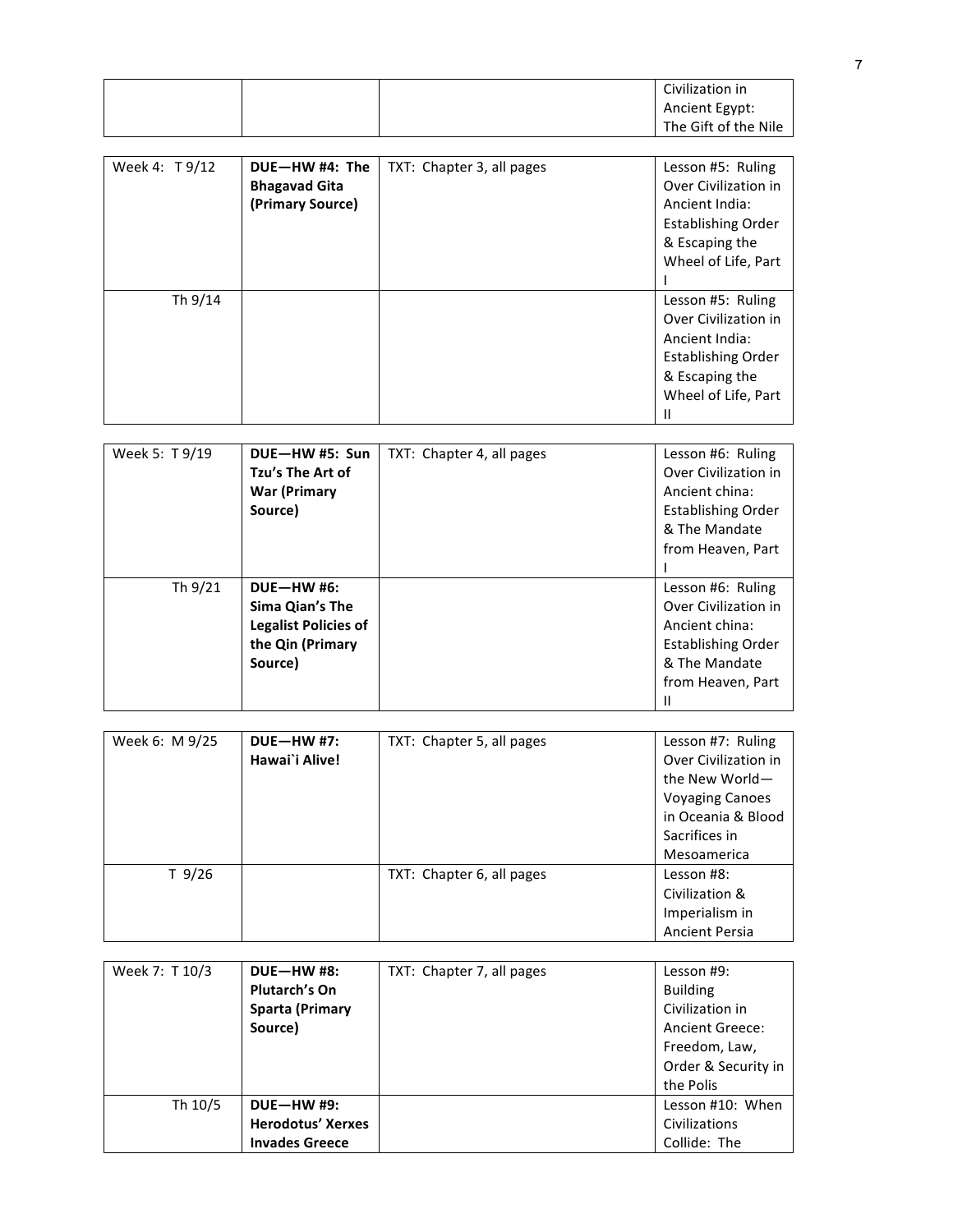| (Primary Source) | Persian Wars, Part |
|------------------|--------------------|
|                  |                    |

# Week 8: Monday, 10/9 through Friday, 10/13-Fall Break / No Classes

| Week 9: T 10/17 | <b>DUE-HW #10:</b><br>Thucydides'<br><b>Pericles Funeral</b><br><b>Oration</b> | Lesson #10: When<br>Civilizations<br>Collide: The<br>Persian Wars, Part<br>Ш |
|-----------------|--------------------------------------------------------------------------------|------------------------------------------------------------------------------|
| Th 10/19        |                                                                                | <b>Extra Credit Game</b><br>Day & Review for<br>Exam $#1$                    |

| Week 10: T 10/24 |                          |                           | EXAM #1              |
|------------------|--------------------------|---------------------------|----------------------|
| Th 10/26         | <b>DUE-HW #11:</b>       | TXT: Chapter 8, all pages | Lesson #11: Ruling   |
|                  | <b>Tacitus' On</b>       |                           | Over Civilization in |
|                  | <b>Corruption in the</b> |                           | Ancient Rome:        |
|                  | <b>Early Roman</b>       |                           | From Republic to     |
|                  | <b>Empire</b>            |                           | Empire-Panem et      |
|                  |                          |                           | Circenses & The      |
|                  |                          |                           | Price of the Pax     |
|                  |                          |                           | Romana               |

| Week 11: T 10/31 | <b>DUE-HW #12:</b>        | TXT: Chapter 9, pgs. 166-175; Chapter | Lesson #12: When           |
|------------------|---------------------------|---------------------------------------|----------------------------|
|                  | <b>Tacitus' The</b>       | 10, all pages                         | <b>Civilization Breaks</b> |
|                  | <b>Rebellion of</b>       |                                       | $Down-$                    |
|                  | <b>Boudicca &amp; Dio</b> |                                       | Barbarians,                |
|                  | Cassius'                  |                                       | Christians, & The          |
|                  | <b>Boudicca's</b>         |                                       | Fall of the Roman          |
|                  | <b>Rebellion (Primary</b> |                                       | Empire & Lesson            |
|                  | Sources)                  |                                       | #13: Ruling Over           |
|                  |                           |                                       | Civilization in the        |
|                  |                           |                                       | <b>Byzantine Empire:</b>   |
|                  |                           |                                       | And Rome Lives             |
|                  |                           |                                       | On                         |
| Th 11/2          | <b>DUE-HW #13:</b>        | TXT: Chapter 9, pgs. $175 - 185$      | Lesson #14: Ruling         |
|                  | Saxo                      |                                       | Over Civilization in       |
|                  | Grammaticus'              |                                       | $Europe-$                  |
|                  | <b>Alvild the Pirate</b>  |                                       | Christianity               |
|                  | (Primary Source)          |                                       | Civilized the              |
|                  |                           |                                       | <b>Barbarian</b>           |

| Week 12: T 11/7 |                   | TXT: Chapter 11, all pages       | Lesson #15: The        |
|-----------------|-------------------|----------------------------------|------------------------|
|                 |                   |                                  | <b>Ruling Over</b>     |
|                 |                   |                                  | Civilization in the    |
|                 |                   |                                  | Dar al-Islam $-$       |
|                 |                   |                                  | <b>Empire of Faith</b> |
| Th 11/9         | $DUE-HW #14:$     | TXT: Chapters 12 & 13, all pages | Lesson #16: Ruling     |
|                 | The Early Islamic |                                  | Over Civilization in   |
|                 | <b>Conquests</b>  |                                  | Africa                 |
|                 | (Primary Source)  |                                  |                        |

| Week 13: T 11/14 | TXT: Chapter 14, all pages | Lesson #17: Ruling   |
|------------------|----------------------------|----------------------|
|                  |                            | Over Civilization in |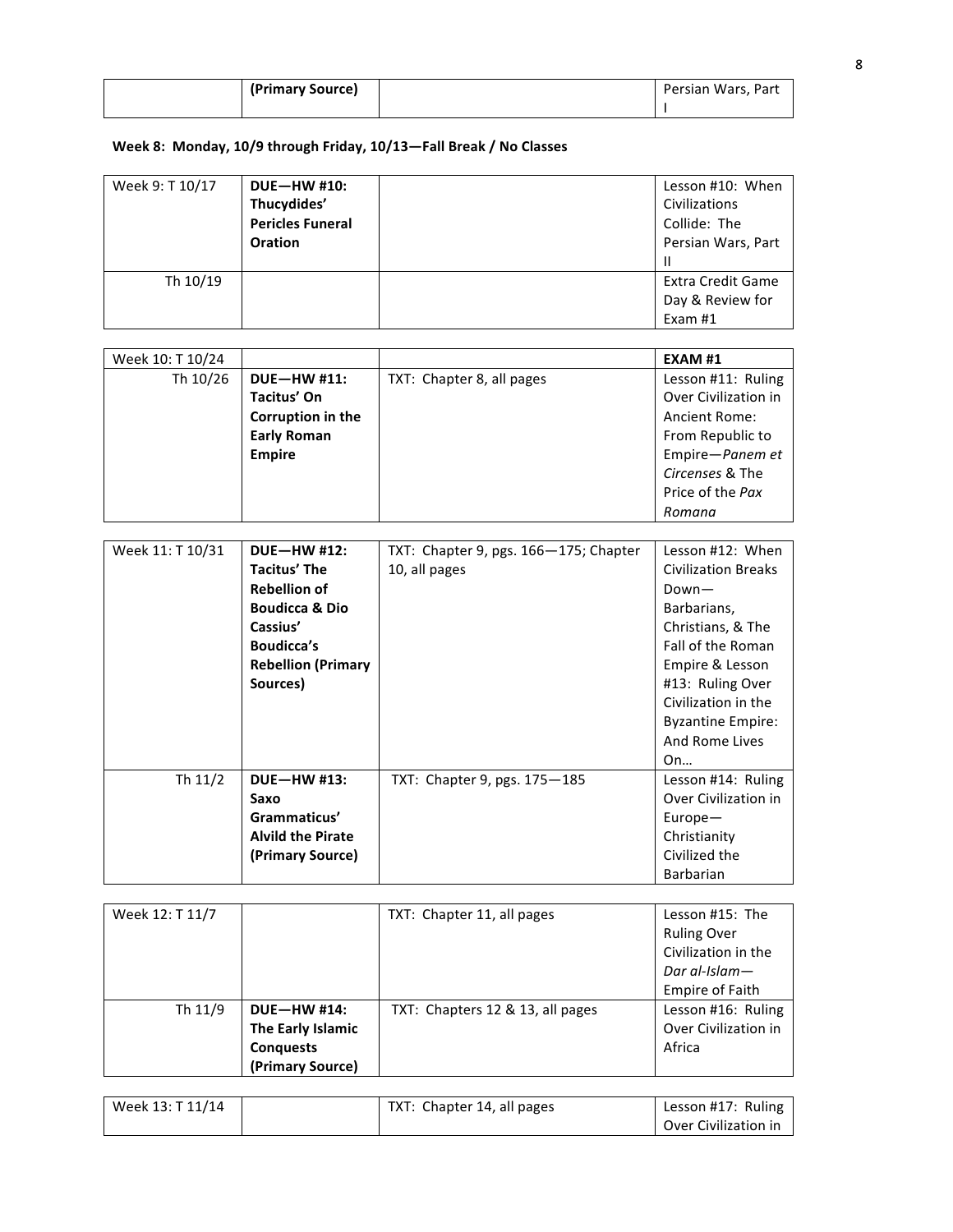|          |                    | China-Prosperity     |
|----------|--------------------|----------------------|
|          |                    | & Innovations        |
| Th 11/16 | <b>DUE-HW #15:</b> | Lesson #18: Ruling   |
|          | The Death of Kiso  | Over Civilization in |
|          | (Primary Source)   | Japan-The Rise of    |
|          |                    | the Samurai          |

| Week 14: T 11/21 | <b>DUE-HW #16:</b>  | TXT: Chapter 15, all pages | Lesson $#19:$           |
|------------------|---------------------|----------------------------|-------------------------|
|                  | <b>Marco Polo's</b> |                            | Imperialism &           |
|                  | <b>Accounts of</b>  |                            | Civilization-The        |
|                  | <b>Western Asia</b> |                            | <b>Mongol Conquests</b> |
|                  | (Primary Source)    |                            | & The Pax               |
|                  |                     |                            | Mongolica               |
| Th 11/23         | <b>NO CLASS:</b>    |                            |                         |
|                  | <b>THANKSGIVING</b> |                            |                         |
|                  | <b>DAY HOLIDAY</b>  |                            |                         |

| Week 15: T 11/28 | TXT: Chapter 16, all pages | Lesson #20:       |
|------------------|----------------------------|-------------------|
|                  |                            | Civilization &    |
|                  |                            | Imperialism in    |
|                  |                            | Europe-           |
|                  |                            | Conquest, Death & |
|                  |                            | Rebirth           |
| Th 11/30         |                            | History Workshop: |
|                  |                            | Preparing your    |
|                  |                            | Cover Letter &    |
|                  |                            | Resume; Thinking  |
|                  |                            | About Your Essay  |
|                  |                            | for Exam #2       |
|                  |                            |                   |

| Week 16: T 12/5 | <b>Cover Letter &amp;</b> | KickA** Industries        |
|-----------------|---------------------------|---------------------------|
|                 | Resume for a              | <b>Hiring Executives</b>  |
|                 | <b>Historical Warrior</b> | <b>Presentation &amp;</b> |
|                 | <b>DUE</b>                | <b>Discussion</b>         |
| Th 12/7         |                           | <b>Review for Exam</b>    |
|                 |                           | #2                        |
|                 |                           |                           |

# **EXAM #2 SCHEDULED FOR TUESDAY, DECEMBER 12, 2017**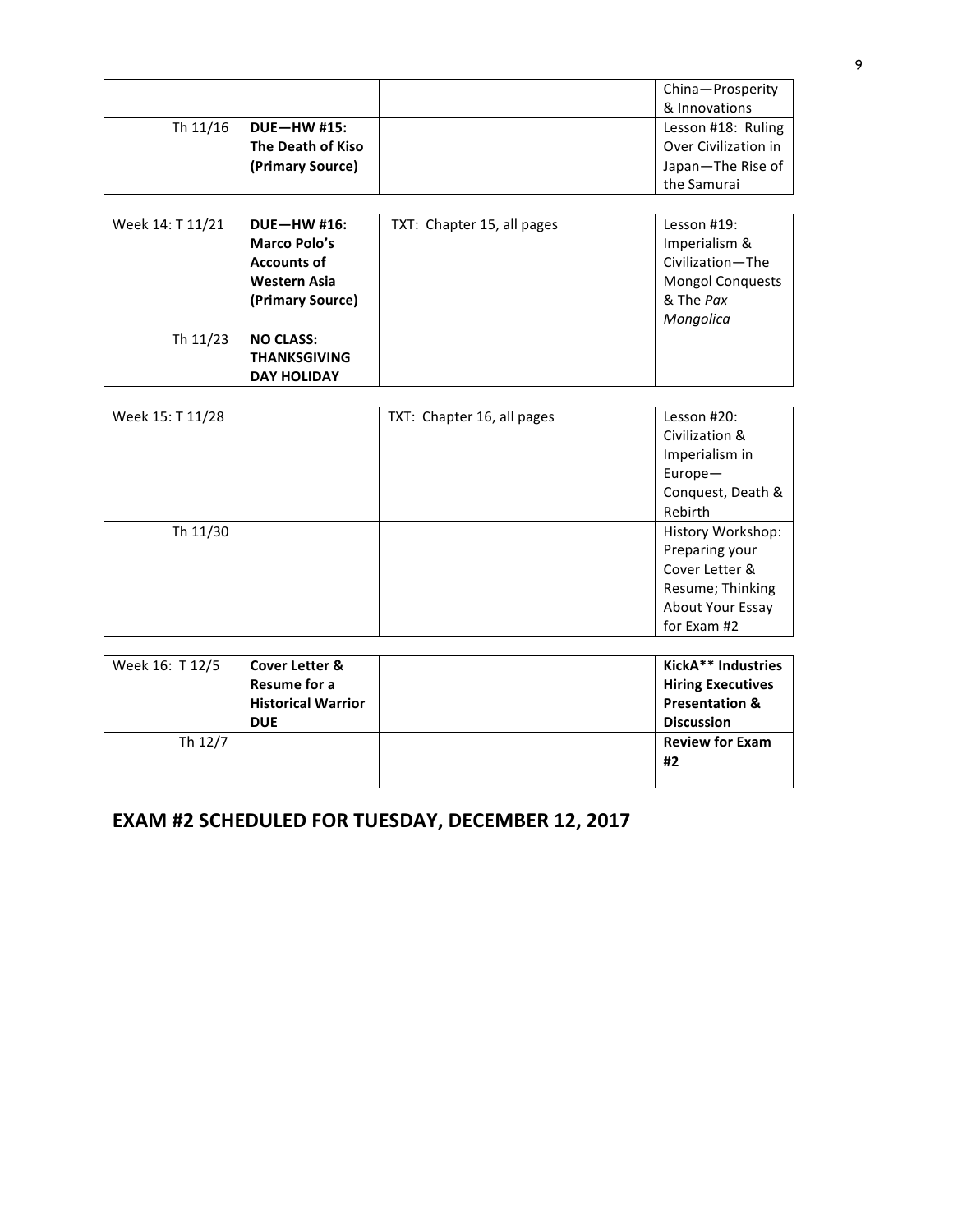

# HELP US SAVE THE WORLD!

KickA\*\* Industries has immediate openings for a few good men & women—barbarian or civilized—as we embark on world domination to eliminate the zombie threat forever.

**Company History: KickA\*\* Industries** is a public-private corporation dedicated to eliminating the zombie pandemic that has turned 90% of the world's population into the living dead. Although guns were the preferred method of zombie elimination, bullets are now in short supply. Hence, KickA\*\* Industries is traveling back in time & recruiting from the world's historical warrior population who know how to kick a\*\* with weapons that don't need reloading (yes, time travel exists but the mechanics of time travel or why KickA\*\* Industries doesn't just send someone back to prevent the zombie plague remains as classified information).

**Minimum Qualifications:** Military experience in the field of battle.

**Desirable Qualifications:** Proven ability to kick a<sup>\*\*</sup> in multiple situations & environments. Dependable (will not run away in hazardous situations). Proven ability to lead. Multiple conquests.

Pay Scale: Starting salary depends on experience. Hazard pay bonus in addition to starting salary. Life & health insurance offered. Family will be provided for upon death in the line of action.

To Apply: Please send in a cover letter stating how you meet the minimum and desirable qualifications, and a resume with current reference(s).

We are an **EOAA** business. We will not discriminate based on gender, ethnicity, culture, sexual orientation, religion, color, age, weight, height, &/or manners.